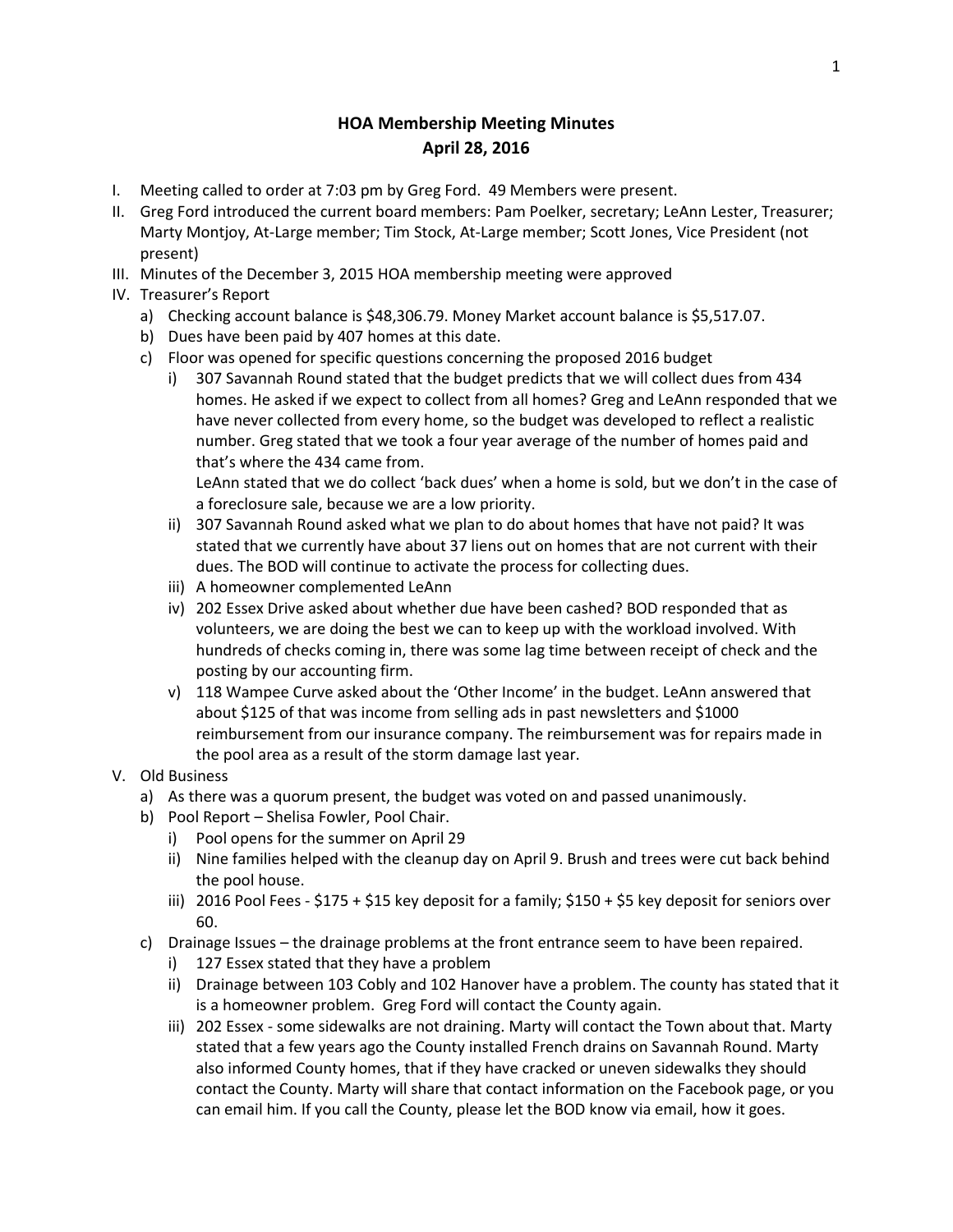- iv) 212 Savannah Round said they already reported a problem and the County had not responded.
- d) New Business
	- i) There is an opening on the BOD, need volunteers to step up. The Architectural Review Committee has been restructured. Tim Stock is on that committee.
	- ii) Solar Panels Tim Stock stated that the ARC met and discussed solar panels. Solar energy is here and we need to embrace it. The state of SC is giving financial incentives. When the neighborhood was built, sun exposure and home orientation were not considered, so we can't limit panels to the rear of houses. And we have so many mature trees. Tim stated that we need more members on the ARC. The ARC is working hard to streamline the process and to be responsive to homeowner requests.

Any exterior improvements to structures need to be approved by the ARC as stated in our C&R's.

Greg Ford stated that there is one BOD member on the ARC committee. The BOD President is ex-officio on all committees and is kept informed of all actions

- iii) The BOD is considering hiring a management company for the neighborhood. The bookkeeping part of fines is a chore for volunteers and really does involve quite a lot of time. If we don't follow our own rules, we can't enforce our own rules.
- iv) Upkeep of the front entrance need volunteers to help plant flowers. The landscaping company does not do that. LeAnn stated that we have money to do that and the volunteers can be reimbursed. Please let the BOD know if you're going to work on that.
	- (1) 141 Savannah Round asked if the landscaping company does flowers? Answer No, they only do maintenance of existing shrubs, etc.
	- (2) 202 Essex asked if there is a sprinkler system at the entrance some discussion revealed that there is.
- v) Community Yard Sale need organizer to put out signs, ads, etc.
- vi) Yard of the Month we want to reactivate this. Proposal is that the BOD award the May 2016 Yard of the Month; the following month the winner will choose the next winner, and so on.

A motion was made (and seconded) to approve a \$25 gift certificate as a prize for six months of the year. (May -October). Vote – All in favor, one opposed. Motion carried. Homeowners are invited to nominate a yard by emailing the BOD.

vii) Speeding in the neighborhood – There have been many suggestions. Greg Ford did call the County Sheriff and there has been much more 'presence' of deputies. Officer Conklin is keeping in touch with Greg. They have clocked lots of speeders and are giving tickets.

We have to have data in order to request things like additional stop signs.

Greg was not sure about the presence of Town law enforcement

Greg also stated that there has been a number of instances of people living in tents in the woods and people living in the pool area. The people at the pool were removed. The woods area between Irongate and the Sawmill Trail is county property and it's not against the law to camp there.

We are getting more patrolling going on, but homeowners need to call the appropriate authorities when they see something. Law enforcement in the neighborhood is not the responsibility of the BOD.

More calls to the Police/Sheriff will get more patrols.

Turn on your porch lights!

viii) Open Discussion